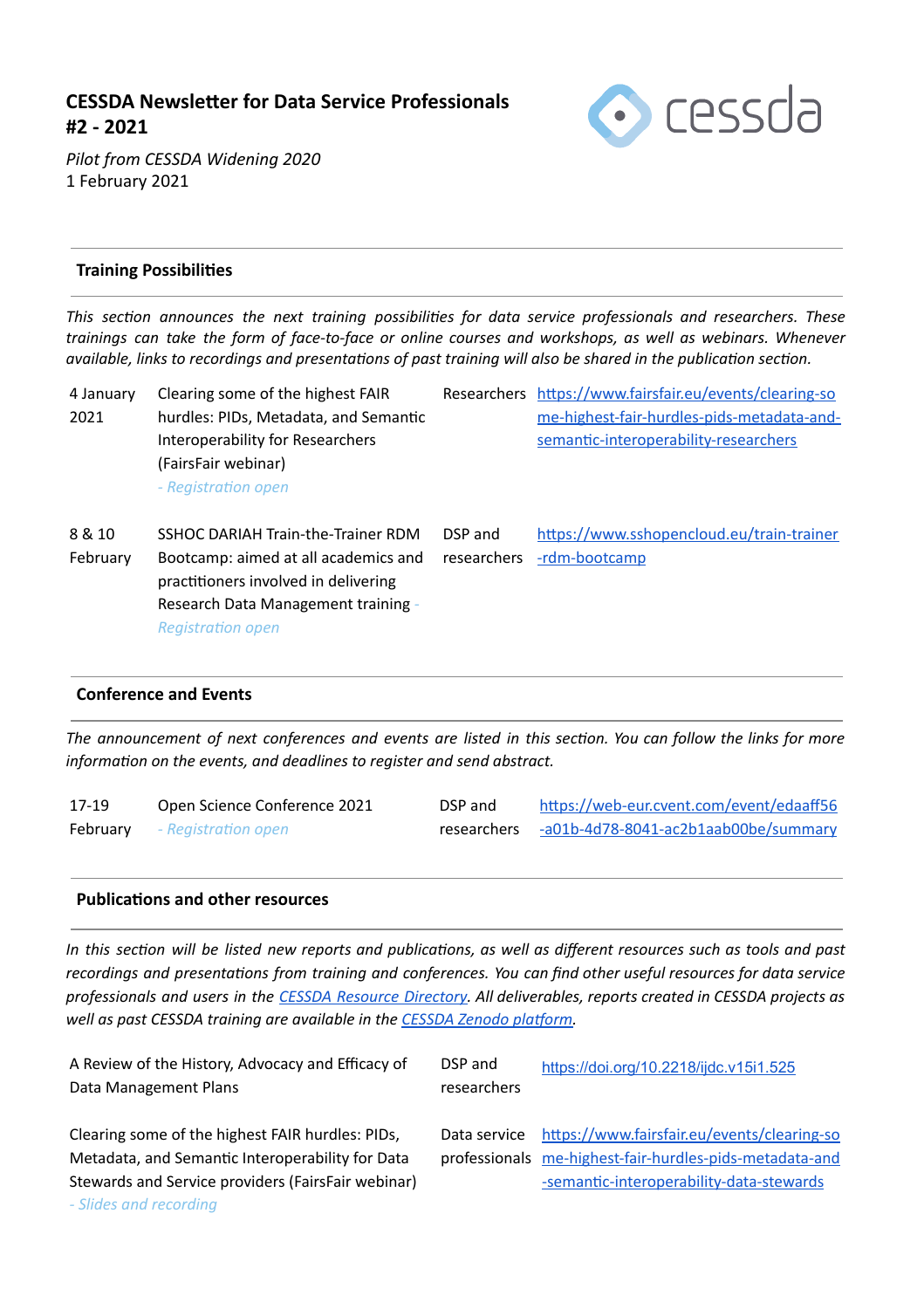| D2.5 FAIR Semantics Recommendations Second<br>Iteration                                                            | Data service<br>professionals | https://doi.org/10.5281/zenodo.4314321                                                                                                                          |
|--------------------------------------------------------------------------------------------------------------------|-------------------------------|-----------------------------------------------------------------------------------------------------------------------------------------------------------------|
| EOSC Enhance Webinar: EOSC Portal New Release -<br>New User Functionalities and Tutorial<br>- Recording            | DSP and<br>researchers        | https://www.eosc-portal.eu/events/eosc-e<br>nhance-webinar-eosc-portal-new-release-n<br>ew-user-functionalities-and-tutorial                                    |
| F-UJI Automated FAIR Data Assessment Tool                                                                          | DSP and<br>researchers        | https://www.fairsfair.eu/f-uji-automated-fa<br>ir-data-assessment-tool                                                                                          |
| FAIR Assessment and Certification in the EOSC<br>region                                                            | DSP and<br>researchers        | http://doi.org/10.5281/zenodo.4332408                                                                                                                           |
| PID architecture for the EOSC                                                                                      | Data service                  | https://op.europa.eu/en/publication-detail<br>professionals /-/publication/3136c3e6-4f07-11eb-b59f-0<br>1aa75ed71a1/language-en/format-PDF/so<br>urce-183178379 |
| Practical Guide to the International Alignment of<br>Research Data Management - Extended Edition                   | DSP and<br>researchers        | https://scienceeurope.org/media/4brkxxe5<br>/se_rdm_practical_guide_extended_final.p<br>df                                                                      |
| SSHOC new report: D4.19 Mapping of two indicative Data service<br>selected standards to the SSHOCro                | professionals                 | https://www.sshopencloud.eu/news/new-r<br>eport-published-mapping-two-indicative-s<br>elected-standards-sshocro                                                 |
| SSHOC new report: D5.2 Data access protocol for<br>DBSS data, linked to survey data, conforming FAIR<br>principles | Data service<br>professionals | https://www.sshopencloud.eu/news/new-r<br>eport-published-mapping-two-indicative-s<br>elected-standards-sshocro                                                 |
| <b>Workshop Notes: SSHOC Requirements -</b><br>Vocabularies and Vocabulary Management<br>Platforms                 | Data service<br>professionals | https://www.sshopencloud.eu/news/work<br>shop-notes-sshoc-requirements-vocabulari<br>es-and-vocabulary-management-platforms                                     |

# Possibilities for Funding and Collaborations in EU Projects

In this section, you find the funding and collaboration possibilities in EU/international projects.

| <b>FAIRSFAIR Announces Open Call for Policy</b> | Data service | https://www.fairsfair.eu/news/fairsfair-an            |
|-------------------------------------------------|--------------|-------------------------------------------------------|
| <b>Enhancement Support</b>                      |              | professionals nounces-open-call-policy-enhancement-su |
|                                                 |              | pport                                                 |

SSH Open Marketplace - Beta Release: All members DSP and of the SSH community are warmly invited to review researchers and test the service.

https://sshopencloud.eu/news/ssh-openmarketplace-beta-release